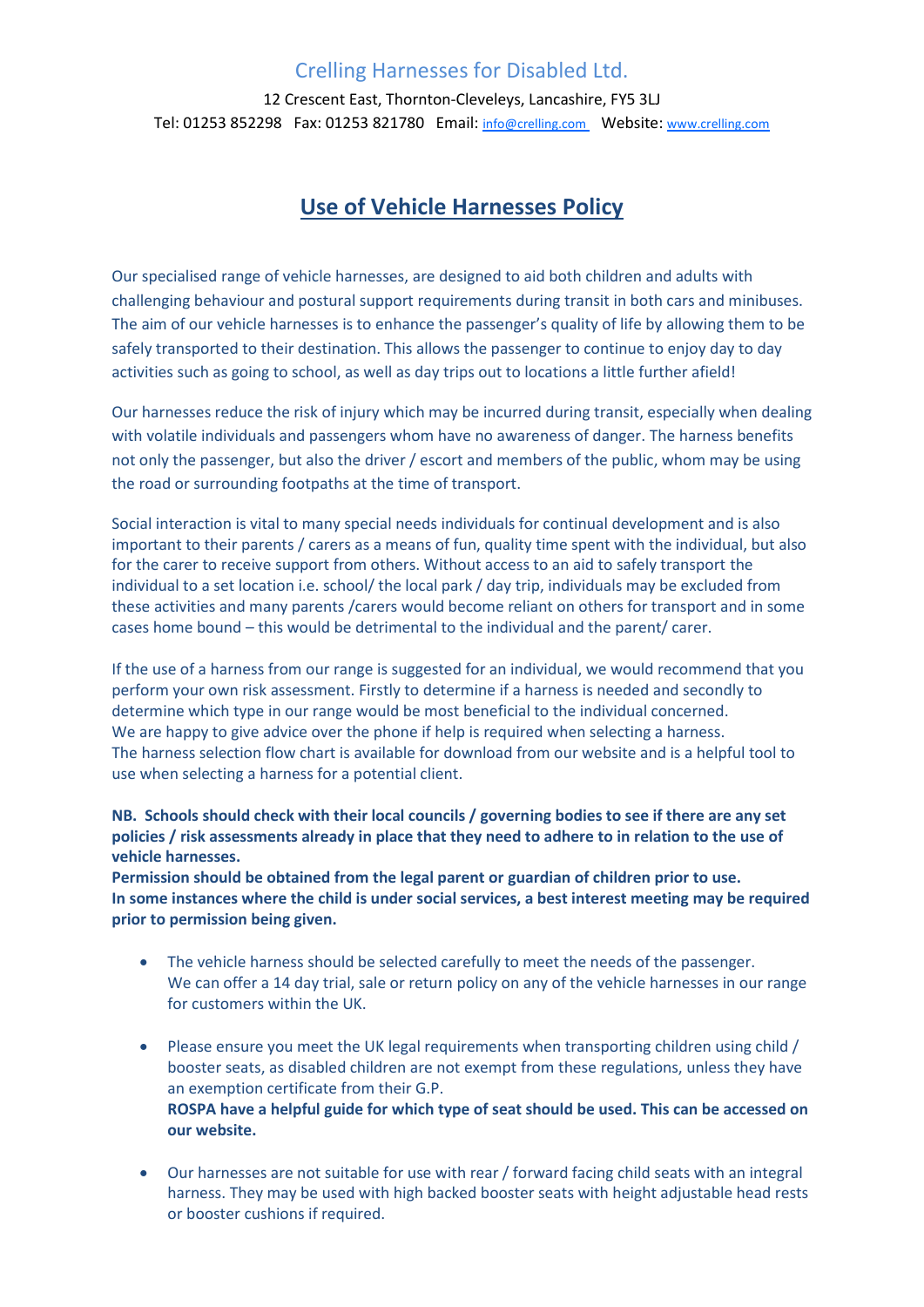- Harnesses for passengers with gastric feeding tubes, urinary / colostomy bags etc should be considered carefully to ensure the harness will not interfere with the attachment site.
- Harness selection for passengers with spinal problems should be carefully considered and then referred to the passengers G.P for approval prior to use.
- We strongly recommend that a harness complete with a groin strap is used for passengers whom submarine down in their seats.
- Where possible it is strongly advisable that passengers have their own individual harnesses. This helps to prevent cross contamination and the spread of infectious diseases. Individual harnesses for passengers will also make it easier for carers as they do not need to alter the lengths of the straps for each journey.
- We recommend that epileptic passengers use a quick release buckle where possible, to allow quick release during a seizure. This is not possible in some cases due to extreme challenging behaviour.
- Ensure the care & maintenance, fitting instructions and buckle information sheets are read through carefully prior to use of the harness. All staff / parents / carers etc whom will be fitting the harness or travelling with the passenger should familiarise themselves with this literature. Companies should ensure that staff members are fully aware that the Crelling harness is **not** classed as a safety harness, but a postural support harness which aids in the prevention of injury. The vehicle safety belt MUST be worn over the top of our harness unless they are exempt for medical reasons.

The combination of the existing safety belt & the secondary harness offers added security for the passenger.

- We recommend contacting your vehicle insurance company and informing them that you are using a disabled person's aid. Some insurance companies will cover the replacement cost of the harness if you are involved in a road traffic accident.
- We strongly recommend that passengers with challenging behaviour are not transported in the front passenger seat of the vehicle, as they may interfere with the handbrake or steering wheel, even whilst wearing a harness.
- All staff/ carers should be shown how to unfasten the steel safety buckles prior to the passenger being placed into the harness.
- The only rear fastening harness in our range is Model 13. In order to fit this harness, easy access is required all the way round the seat back & underneath the base of the seat cushion. Therefore, this harness is usually only suitable for mini buses, coaches & people carriers etc. which allow easy access directly behind the seat. **This harness MUST NOT be fitted to a standard car where the only access to the back of the seat is via the boot.**
- Harnesses should be fitted to the vehicle in accordance with the fitting instructions for the specific model purchased. Fitting Instructions & Care & Maintenance documents are supplied with every harness. These documents can also be found on our website. For copies of instructions that are no longer on our website, please contact us.
- Once the harness is fitted, please ensure that any packaging from the harness & especially poly bags & rubber bands, are safely removed from the vehicle. These could potentially become a choking hazard in cases of leaning difficulties & challenging behaviour.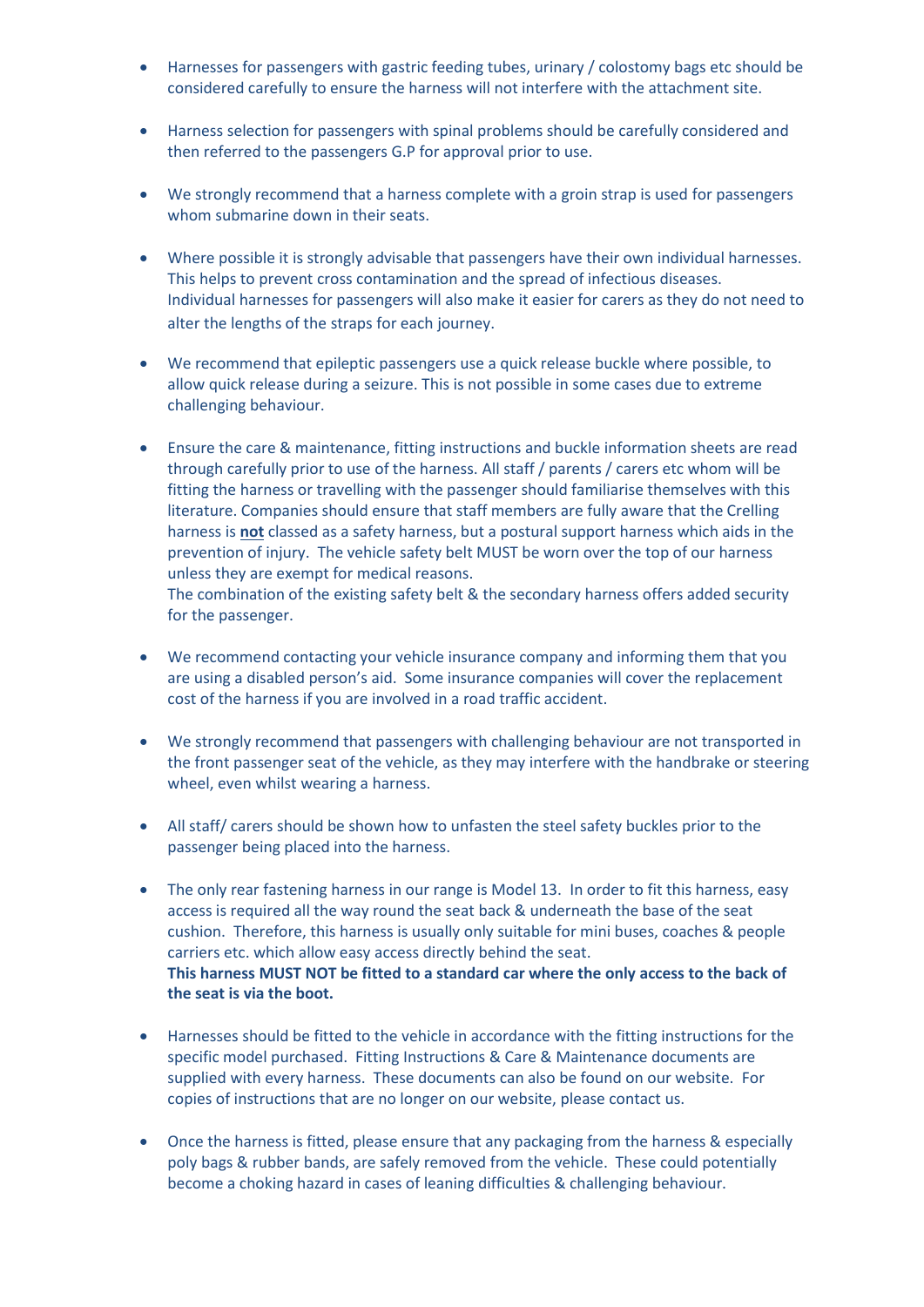- The harness should be the appropriate size for the individual and be fitted correctly ensuring it is a snug fit, but not too tight as to cause discomfort /injury. **The pinch test on the webbing can be adopted to ensure the harness is not too loose.**
- Comfort sleeves provided with the harnesses should be placed on the shoulder and groin straps on all vehicle harnesses to prevent chaffing from the adjuster buckles. **Some clients require additional padding; extra comfort sleeves can be purchased individually if required.**
- The vehicle safety belt should be positioned over the top of the Crelling harness being used.
- Always ensure that other special needs passengers travelling within the same vehicle are suitably positioned/ restrained. It may be necessary for other special needs passengers to be seated so that they cannot interfere or cause injury to the harness wearer at any time, as this individual would be unable to safely move out of the way.
- Passengers wearing a harness should never be left alone in the vehicle and should be under the constant supervision of a responsible adult.
- Regular checks should be made to ensure the passengers requirements have not changed and the harness being used is still the most suitable harness for the individual. **When checking to ensure that client's requirements have not changed, please also consider checking for weight changes, as this may affect how secure / comfortable the harness is for the passenger.**
- The harness should be checked regularly for damage to both components and webbing. If damage or fraying occurs, the harness should not be used and should be replaced immediately.
- Many special needs individuals have lowered immune systems. Good hygiene protocols can help lower the risk to these individuals. We recommend that the harnesses should be checked routinely to ensure they are adequately clean. **Copies of our washing instructions can be obtained from our website or by email.**
- If the vehicle is involved in a road traffic accident and the harness was in use at the time of collision, we would recommend immediate replacement.
- We strongly recommend that a safety knife webbing cutter is kept on board the vehicle, where harnesses with steel safety buckles are in use. This is not a mandatory rule, but is advisable so passengers can be removed quickly from the harness in the event of an accident.

Many road users who do not use special needs harnesses insist on carrying a safety knife webbing cutter onboard their vehicles, so they can cut through the actual vehicle safety belt in an emergency.

If the safety knife webbing cutter is used, it should be replaced with a new one. **Safety knife webbing cutters can be purchased from us if required. Our policy for the use of safety knives, can be obtained from our website or by email.**

• For passengers who perspire excessively (especially during summer months) it is recommended that frequent checks are made to ensure the passenger is not becoming overheated when wearing the harness. Regular checks should be made to ensure that perspiration is not causing unnecessary chaffing from the harness against the passengers skin. If overheating / chaffing occurs, actions must be put in to place to prevent this.